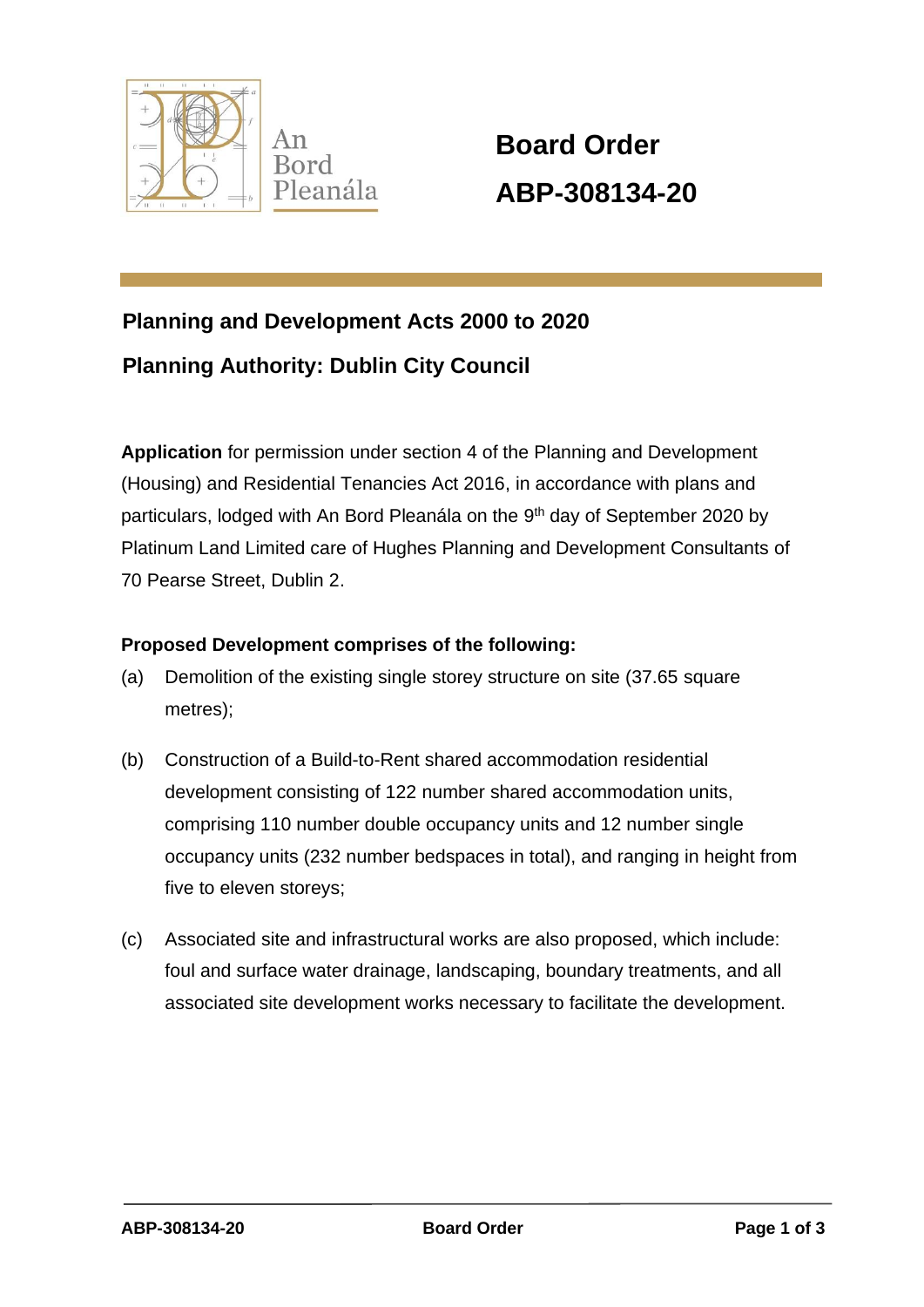The proposed development is served by a total of 184 number bicycle parking spaces, including 14 number internal bicycle parking spaces to be provided at ground floor level and 112 number bicycle parking spaces to be provided at surface level. The development will provide for a total of 23 number car parking spaces (including two number 'Go Car' car sharing spaces and one number mobility impaired user parking space).

The proposed shared accommodation development will also include communal facilities at each floor level to serve the residents including the following:

- (a) A concierge area, communal living area and communal kitchen or living or dining facilities at ground floor level;
- (b) Communal living area and communal kitchen or living or dining facilities at each floor level from first to sixth floor levels;
- (c) Communal kitchen or living or dining facilities at each floor level from seventh to tenth floor levels;
- (d) Communal amenity space in the form of communal terraces at fifth and seventh floor levels;
- (e) Additional amenity space in the form of balconies on each floor level from first to tenth floor levels all located at the junction of the R139 Road and Hole in the Wall Road, Donaghmede, Dublin 13.

## **Decision**

**Refuse permission for the above proposed development based on the reasons and considerations set out below.**